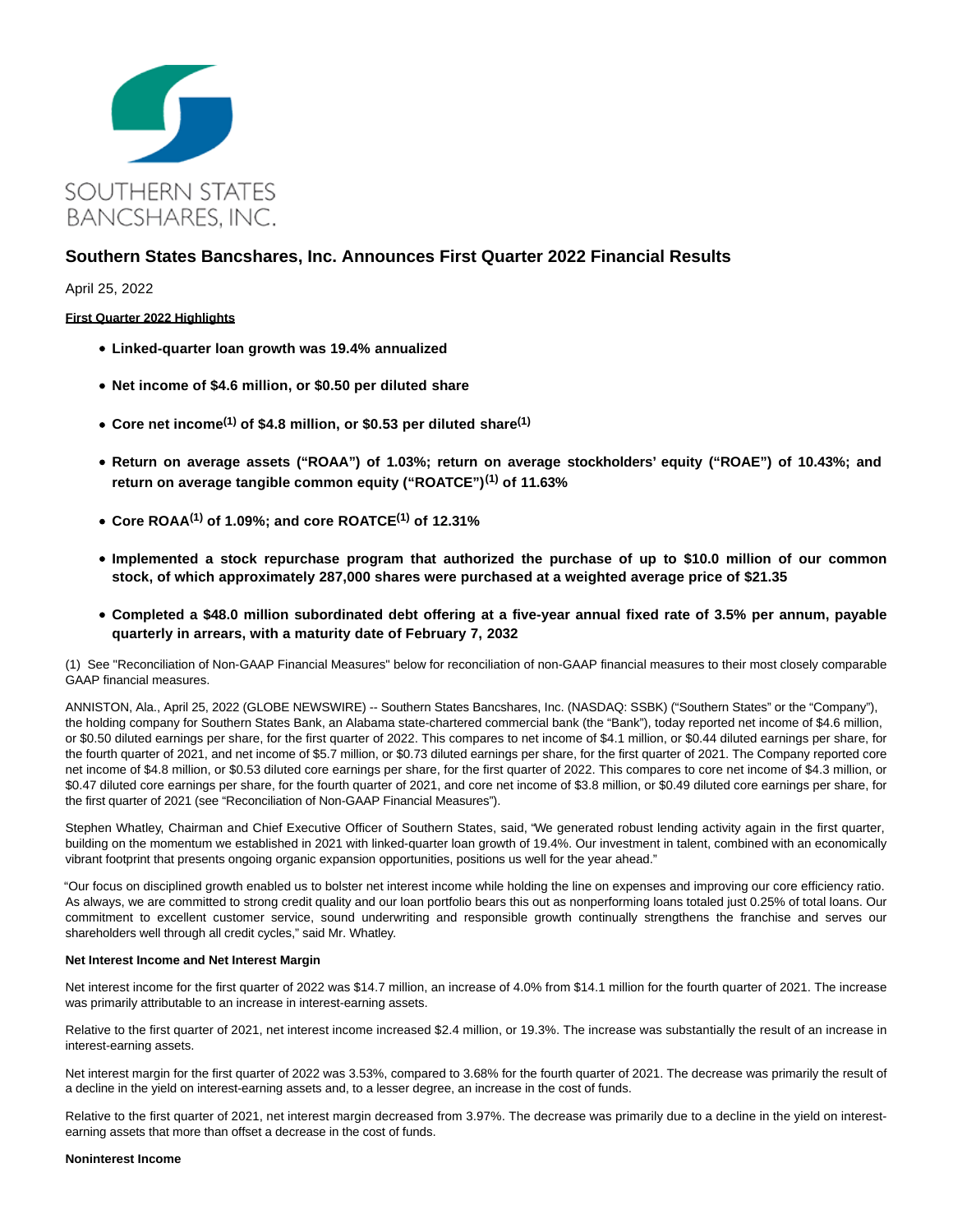Noninterest income for the first quarter of 2022 was \$1.3 million, a decrease of 23.9% from \$1.8 million for the fourth quarter of 2021. The decrease was substantially the result of a decline in gains on the sale of SBA/USDA loans and a \$361,000 net loss on securities during the first quarter of 2022.

Relative to the first quarter of 2021, noninterest income decreased 70.4% from \$4.5 million. First quarter 2021 results included a gain of \$2.8 million on the sale of a USDA loan and additional income from interest rate swaps resulting from elevated transaction volume.

#### **Noninterest Expense**

Noninterest expense for the first quarter of 2022 was \$9.3 million, down from \$9.6 million for the fourth quarter of 2021. The decrease was primarily attributable to a reduction in occupancy expense during the first quarter of 2022 and a net loss related to OREO properties during the fourth quarter of 2021.

Relative to the first quarter of 2021, noninterest expense increased 8.9% from \$8.5 million. The increase was primarily attributable to higher salaries and employee benefits expense as production personnel were added in the Georgia market, and higher insurance and professional fees as a result of going public, net of elevated SBA expense during the first quarter of 2021.

## **Loan Portfolio**

Total loans outstanding, before allowance for loan losses, were \$1.3 billion at March 31, 2022, up \$59.8 million from December 31, 2021 and up from \$1.1 billion at March 31, 2021. The linked-quarter increase in loans was primarily attributable to an increase in commercial real estate loans.

## **Deposits**

Total deposits were \$1.5 billion at March 31, 2022, compared with \$1.6 billion at December 31, 2021 and \$1.3 billion at March 31, 2021. The \$14.6 million net decrease in total deposits from December 31, 2021 was due to a decrease of \$26.4 million in noninterest-bearing deposits that more than offset an increase of \$11.8 million in interest-bearing account balances.

## **Asset Quality**

Nonperforming loans totaled \$3.2 million, or 0.25% of gross loans, at March 31, 2022, compared with \$2.0 million, or 0.16% of gross loans, at December 31, 2021, and \$3.9 million, or 0.35% of gross loans, at March 31, 2021. The \$1.3 million increase in nonperforming loans from December 31, 2021 was primarily attributable to a commercial real estate loan associated with one borrower that was placed on nonaccrual. The \$611,000 reduction in nonperforming loans from March 31, 2021 was primarily attributable to one commercial real estate loan that was moved back to accruing status, one construction and development loan that was paid off, one residential mortgage loan that was paid off, and partially offset by commercial real estate loan associated with one borrower.

The Company recorded a provision for loan losses of \$700,000 for the first quarter of 2022, compared to \$732,000 for the fourth quarter of 2021. The provision was primarily due to loan growth.

Net charge-offs for the first quarter of 2022 were \$52,000, or 0.02% of average loans on an annualized basis, compared to net recoveries of \$15,000, or 0.00% of average loans on an annualized basis, for the fourth quarter of 2021, and net charge-offs of \$4,000, or 0.00% of average loans on an annualized basis, for the first quarter of 2021.

The Company's allowance for loan losses was 1.18% of total loans and 477.26% of nonperforming loans at March 31, 2022, compared with 1.19% of total loans and 752.74% of nonperforming loans at December 31, 2021.

## **Capital**

As of March 31, 2022, total stockholders' equity was \$169.2 million, compared with \$177.2 million at December 31, 2021. The decrease of \$8.0 million was primarily due to a decrease in accumulated other comprehensive income resulting from changes in the value of the available for sale securities portfolio due to rapid increases in interest rates during the quarter.

In connection with its recently announced stock repurchase program, the Company repurchased 287,244 shares of its common stock during the first quarter of 2022 at an average price of \$21.35 per share.

#### **About Southern States Bancshares, Inc.**

Headquartered in Anniston, Alabama, Southern States Bancshares, Inc. is a bank holding company that operates primarily through its wholly-owned subsidiary, Southern States Bank. The Bank is a full service community banking institution, which offers an array of deposit, loan and other bankingrelated products and services to businesses and individuals in its communities. The Bank operates 15 branches in Alabama and Georgia and a loan production office in Atlanta.

#### **Forward-Looking Statements**

This press release contains forward-looking statements within the meaning of the federal securities laws, which reflect our current expectations and beliefs with respect to, among other things, future events and our financial performance. These forward-looking statements are not historical facts, and are based on current expectations, estimates and projections about our industry, management's beliefs and certain assumptions made by management, many of which, by their nature, are inherently uncertain and beyond our control. This may be especially true given the current COVID-19 pandemic and uncertainty about its continuation. Although we believe that the expectations reflected in such forward-looking statements are reasonable as of the dates made, we cannot give any assurance that such expectations will prove correct and actual results may prove to be materially different from the results expressed or implied by the forward-looking statements. Important factors that could cause actual results to differ materially from those in the forward-looking statements are set forth in the Company's Annual Report on Form 10-K for the year ended December 31, 2021 under the section entitled "Cautionary Note Regarding Forward-Looking Statements" and "Risk Factors". Accordingly, we caution you that any such forward-looking statements are not guarantees of future performance and are subject to risks, assumptions and uncertainties that are difficult to predict.

These statements are often, but not always, made through the use of words or phrases such as "may," "can," "should," "could," "to be," "predict,"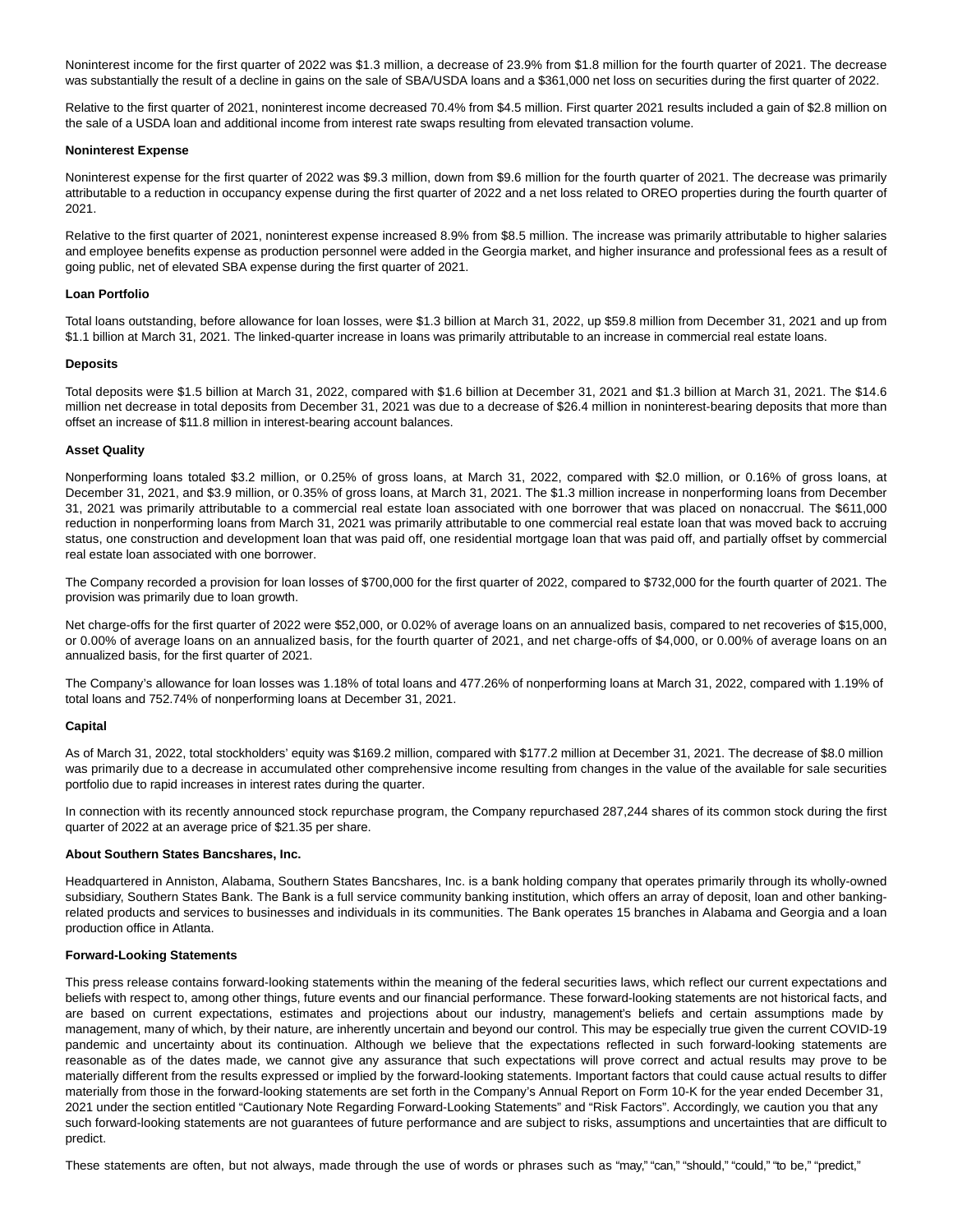"potential," "believe," "will likely result," "expect," "continue," "will," "likely," "anticipate," "seek," "estimate," "intend," "plan," "target," "project," "would" and "outlook," or the negative version of those words or other similar words or phrases of a future or forward-looking nature. Forward-looking statements appear in a number of places in this earnings release and may include statements about business strategy and prospects for growth, operations, ability to pay dividends, competition, regulation and general economic conditions.

## **Contact Information:**

Lynn Joyce (205) 820-8065 [ljoyce@ssbank.bank](https://www.globenewswire.com/Tracker?data=l91llNMsGUJUgm7WIZEZyhUXD09uHW1s0Or5aX0SljznuD73jnRpTvmAkJbyV6CBg0q3O2UpXAvLeZ4OcrSRZvYoVVNWAhkvj3tf2ztWHtQ=)

Kevin Dobbs (310) 622-8245 [ssbankir@finprofiles.com](https://www.globenewswire.com/Tracker?data=B_h6MLQKiHVPXgz3QrWnlftKunu2-lnUY-jMIid4-oGxZbZqL3uGoLpBUnkvf2m0JFd30TfE7uC-wGRIwdOPgsHieR8ejOMQZpKsIS_aNDg=)

## **CONSOLIDATED STATEMENTS OF FINANCIAL CONDITION**

(In thousands, except share amounts)

|                                                | March 31, 2022<br>(Unaudited) |              | December 31, 2021<br>(Audited) | March 31, 2021<br>(Audited) |           |
|------------------------------------------------|-------------------------------|--------------|--------------------------------|-----------------------------|-----------|
| <b>Assets</b>                                  |                               |              |                                |                             |           |
| Cash and due from banks                        | \$                            | 22,851 \$    |                                | 6,397 \$                    | 17,536    |
| Interest-bearing deposits in banks             |                               | 111,951      |                                | 203,537                     | 129,071   |
| Federal funds sold                             |                               | 74,022       |                                | 74,022                      | 24,121    |
| Total cash and cash equivalents                |                               | 208,824      |                                | 283,956                     | 170,728   |
| Securities available for sale, at fair value   |                               | 151,027      |                                | 132,172                     | 106,217   |
| Securities held to maturity, at amortized cost |                               | 19,667       |                                | 19,672                      |           |
| Other equity securities, at fair value         |                               | 8,937        |                                | 9,232                       | 4,995     |
| Restricted equity securities, at cost          |                               | 2,825        |                                | 2,600                       | 2,788     |
| Loans held for sale                            |                               | 2,509        |                                | 2,400                       | 2,268     |
| Loans, net of unearned income                  |                               | 1,310,070    |                                | 1,250,300                   | 1,083,274 |
| Less allowance for loan losses                 |                               | 15,492       |                                | 14,844                      | 12,605    |
| Loans, net                                     |                               | 1,294,578    |                                | 1,235,456                   | 1,070,669 |
| Premises and equipment, net                    |                               | 28,065       |                                | 27,044                      | 24,900    |
| Accrued interest receivable                    |                               | 4,427        |                                | 4,170                       | 4,088     |
| Bank owned life insurance                      |                               | 29,343       |                                | 22,201                      | 22,583    |
| Annuities                                      |                               | 15,523       |                                | 12,888                      | 12,920    |
| Foreclosed assets                              |                               | 2,930        |                                | 2,930                       | 10,230    |
| Goodwill                                       |                               | 16,862       |                                | 16,862                      | 16,862    |
| Core deposit intangible                        |                               | 1,434        |                                | 1,500                       | 1,698     |
| Other assets                                   |                               | 11,883       |                                | 9,509                       | 8,290     |
| <b>Total assets</b>                            |                               | 1,798,834 \$ |                                | 1,782,592 \$                | 1,459,236 |
| <b>Liabilities and Stockholders' Equity</b>    |                               |              |                                |                             |           |

| Liabilities:<br>Deposits: |                  |            |           |
|---------------------------|------------------|------------|-----------|
| Noninterest-bearing       | \$<br>515,110 \$ | 541.546 \$ | 365,114   |
| Interest-bearing          | 1,026,729        | 1,014,905  | 894,930   |
| Total deposits            | 1,541,839        | 1,556,451  | 1,260,044 |
| Other borrowings          |                  | 12,498     | 7,982     |
| FHLB advances             | 25,950           | 25,950     | 31,900    |
| Subordinated notes        | 47.154           |            | 4,497     |
| Accrued interest payable  | 107              | 132        | 274       |
| Other liabilities         | 14,595           | 10,363     | 9,939     |
| <b>Total liabilities</b>  | 1,629,645        | 1,605,394  | 1,314,636 |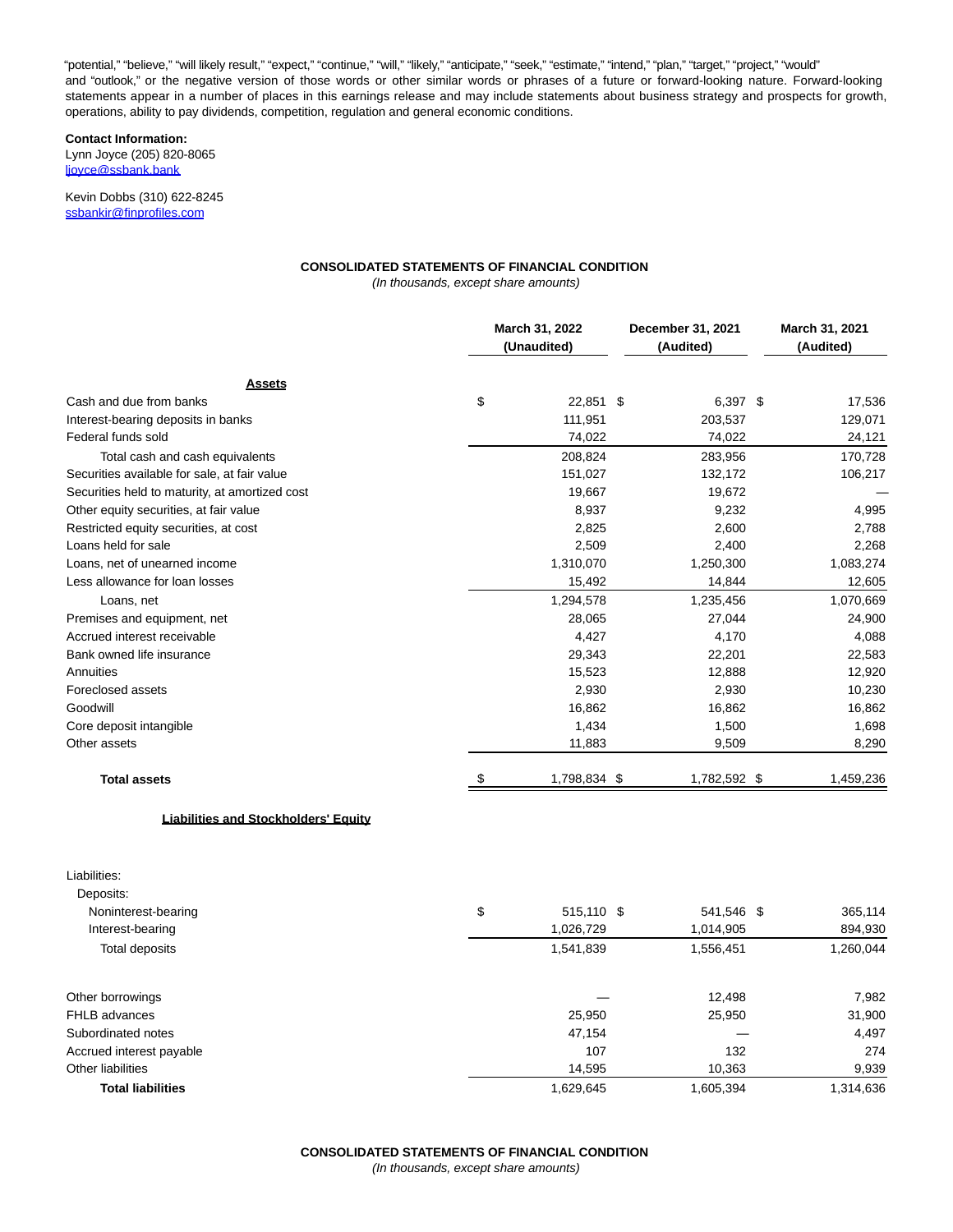|                                               | March 31, 2022<br>(Unaudited) | December 31,<br>2021<br>(Audited) | March 31, 2021<br>(Audited) |
|-----------------------------------------------|-------------------------------|-----------------------------------|-----------------------------|
| Stockholders' equity:                         |                               |                                   |                             |
| Common stock                                  | 43,749                        | 45,064                            | 38,582                      |
| Capital surplus                               | 76,426                        | 80,640                            | 65,886                      |
| Retained earnings                             | 53,604                        | 49,858                            | 39,173                      |
| Accumulated other comprehensive income (loss) | (3,755)                       | 2,113                             | 1,808                       |
| Unvested restricted stock                     | (835)                         | (477)                             | (849)                       |
|                                               |                               |                                   |                             |
| <b>Total stockholders' equity</b>             | 169,189                       | 177,198                           | 144,600                     |
| Total liabilities and stockholders' equity    | 1,798,834 \$                  | 1,782,592 \$                      | 1,459,236                   |
| Shares issued and outstanding                 | 8,749,878                     | 9,012,857                         | 7,716,428                   |

## **CONSOLIDATED STATEMENTS OF INCOME (UNAUDITED)**

(In thousands, except per share amounts)

|                                                     | For the Three Months Ended |           |    |              |    |           |  |
|-----------------------------------------------------|----------------------------|-----------|----|--------------|----|-----------|--|
|                                                     |                            | March 31, |    | December 31, |    | March 31, |  |
|                                                     |                            | 2022      |    | 2021         |    | 2021      |  |
| Interest income:                                    |                            |           |    |              |    |           |  |
| Loans, including fees                               | \$                         | 14,766    | \$ | 14,280       | \$ | 13,021    |  |
| Taxable securities                                  |                            | 619       |    | 459          |    | 401       |  |
| Nontaxable securities                               |                            | 299       |    | 294          |    | 207       |  |
| Other interest and dividends                        |                            | 188       |    | 138          |    | 48        |  |
| <b>Total interest income</b>                        |                            | 15,872    |    | 15,171       |    | 13,677    |  |
| Interest expense:                                   |                            |           |    |              |    |           |  |
| Deposits                                            |                            | 873       |    | 955          |    | 1,190     |  |
| Other borrowings                                    |                            | 345       |    | 120          |    | 203       |  |
| <b>Total interest expense</b>                       |                            | 1,218     |    | 1,075        |    | 1,393     |  |
| Net interest income                                 |                            | 14,654    |    | 14,096       |    | 12,284    |  |
| <b>Provision for loan losses</b>                    |                            | 700       |    | 732          |    | 750       |  |
| Net interest income after provision for loan losses |                            | 13,954    |    | 13,364       |    | 11,534    |  |
| <b>Noninterest income:</b>                          |                            |           |    |              |    |           |  |
| Service charges on deposit accounts                 |                            | 445       |    | 428          |    | 360       |  |
| Swap fees                                           |                            | 15        |    | (6)          |    | 558       |  |
| SBA/USDA fees                                       |                            | 388       |    | 533          |    | 2,865     |  |
| Mortgage origination fees                           |                            | 286       |    | 269          |    | 407       |  |
| Net gain (loss) on securities                       |                            | (361)     |    | (40)         |    | (232)     |  |
| Other operating income                              |                            | 560       |    | 567          |    | 538       |  |
| <b>Total noninterest income</b>                     |                            | 1,333     |    | 1,751        |    | 4,496     |  |
| Noninterest expenses:                               |                            |           |    |              |    |           |  |
| Salaries and employee benefits                      |                            | 5,725     |    | 5,563        |    | 5,057     |  |
| Equipment and occupancy expenses                    |                            | 705       |    | 943          |    | 879       |  |
| Data processing fees                                |                            | 564       |    | 563          |    | 514       |  |
| Regulatory assessments                              |                            | 263       |    | 263          |    | 221       |  |
| Other operating expenses                            |                            | 2,033     |    | 2,280        |    | 1,861     |  |
| <b>Total noninterest expenses</b>                   |                            | 9,290     |    | 9,612        |    | 8,532     |  |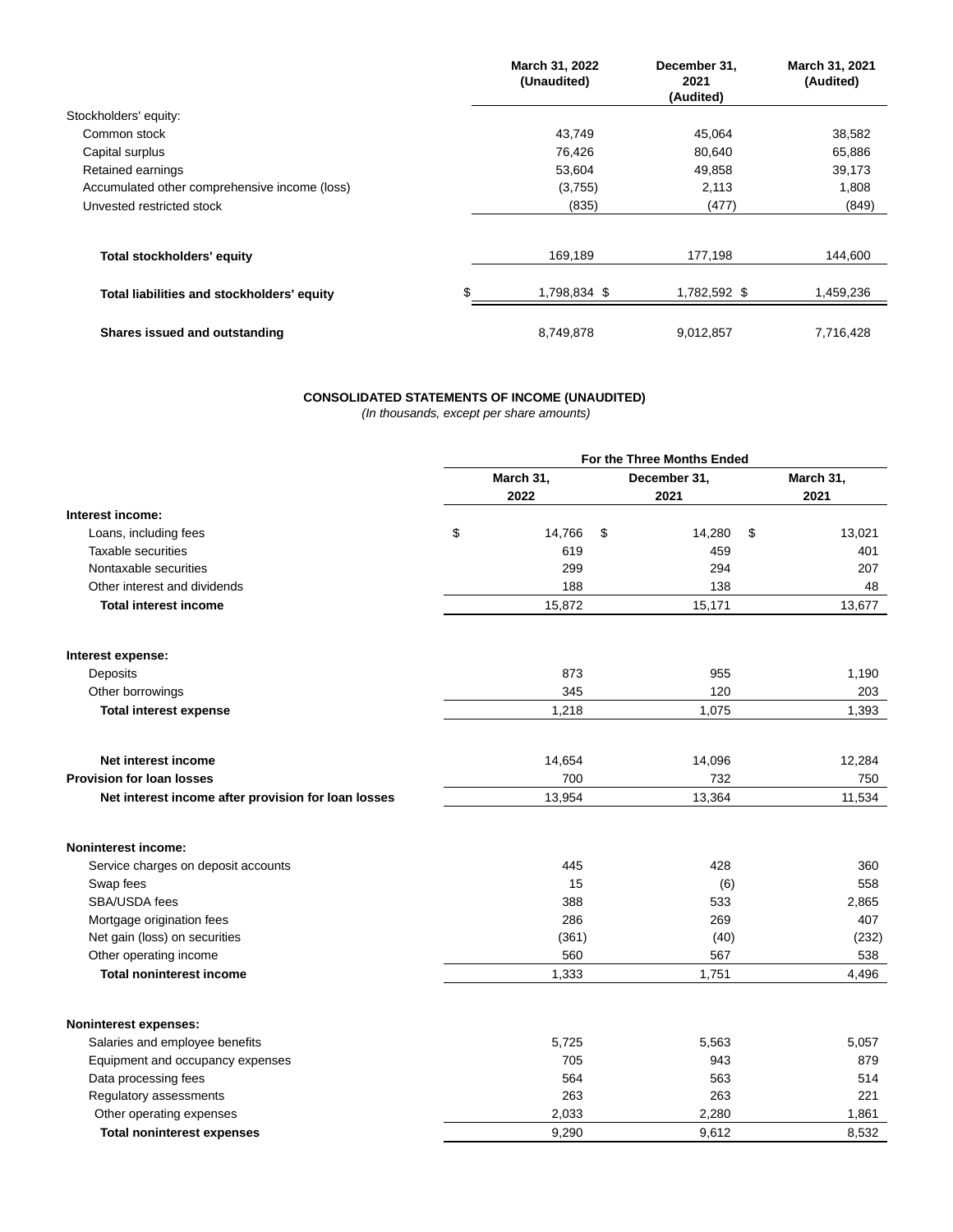| Income before income taxes | 5,997 |     | 5,503     |   | 7,498 |
|----------------------------|-------|-----|-----------|---|-------|
| Income tax expense         | 1,440 |     | 1,445     |   | 1,817 |
| Net income                 | 4,557 | S   | 4,058     | S | 5,681 |
| Basic earnings per share   | 0.51  | \$. | $0.45$ \$ |   | 0.74  |
|                            |       |     |           |   |       |
| Diluted earnings per share | 0.50  | -\$ | $0.44$ \$ |   | 0.73  |

The following table provides an analysis of the allowance for loan losses as of the dates indicated.

|                                                      | <b>Three Months Ended</b> |                   |    |                        |    |                   |  |  |
|------------------------------------------------------|---------------------------|-------------------|----|------------------------|----|-------------------|--|--|
|                                                      |                           | March 31,<br>2022 |    | December 31,<br>2021   |    | March 31,<br>2021 |  |  |
|                                                      |                           |                   |    | (Dollars in thousands) |    |                   |  |  |
| Average loans, net of unearned income                | \$                        | 1,278,413         | \$ | 1,191,688              | \$ | 1,066,556         |  |  |
| Loans, net of unearned income                        | \$                        | 1,310,070         | \$ | 1,250,300              | \$ | 1,083,274         |  |  |
| Allowance for loan losses at beginning of the period | \$                        | 14,844            | \$ | 14,097                 | \$ | 11,859            |  |  |
| Charge-offs:                                         |                           |                   |    |                        |    |                   |  |  |
| Construction and development                         |                           | 66                |    |                        |    |                   |  |  |
| Residential                                          |                           |                   |    |                        |    | 16                |  |  |
| Commercial                                           |                           |                   |    |                        |    |                   |  |  |
| Commercial and industrial                            |                           |                   |    |                        |    |                   |  |  |
| Consumer and other                                   |                           | 6                 |    |                        |    | 2                 |  |  |
| <b>Total charge-offs</b>                             |                           | 72                |    |                        |    | 18                |  |  |
| Recoveries:                                          |                           |                   |    |                        |    |                   |  |  |
| Construction and development                         |                           |                   |    |                        |    |                   |  |  |
| Residential                                          |                           | 17                |    | 13                     |    | 2                 |  |  |
| Commercial                                           |                           |                   |    |                        |    |                   |  |  |
| Commercial and industrial                            |                           |                   |    |                        |    | 11                |  |  |
| Consumer and other                                   |                           | 3                 |    |                        |    | 1                 |  |  |
| <b>Total recoveries</b>                              |                           | 20                |    | 15                     |    | 14                |  |  |
| Net charge-offs (recovery)                           | S                         | 52                | \$ | (15)                   | \$ | 4                 |  |  |
| Provision for loan losses                            | \$                        | 700               | \$ | 732                    | \$ | 750               |  |  |
| Balance at end of period                             | \$                        | 15,492            | \$ | 14,844                 | \$ | 12,605            |  |  |
| Ratio of allowance to end of period loans            |                           | 1.18%             |    | 1.19%                  |    | 1.16%             |  |  |
| Ratio of net charge-offs (recovery) to average loans |                           | 0.00%             |    | 0.00%                  |    | 0.00%             |  |  |

The following table sets forth the allocation of the Company's nonperforming assets among different asset categories as of the dates indicated. Nonperforming assets consist of nonperforming loans plus OREO and repossessed property. Nonperforming loans include nonaccrual loans and loans past due 90 days or more.

|                                                            | March 31,<br>2022 |       | December 31,<br>2021   | March 31,<br>2021 |        |  |
|------------------------------------------------------------|-------------------|-------|------------------------|-------------------|--------|--|
|                                                            |                   |       | (Dollars in thousands) |                   |        |  |
| Nonaccrual loans                                           | S                 | 3.246 | \$<br>1.478            | \$                | 3,857  |  |
| Past due loans 90 days or more and still accruing interest |                   |       | 494                    |                   |        |  |
| Total nonperforming loans                                  |                   | 3.246 | 1.972                  |                   | 3,857  |  |
| <b>OREO</b>                                                |                   | 2,930 | 2,930                  |                   | 10,229 |  |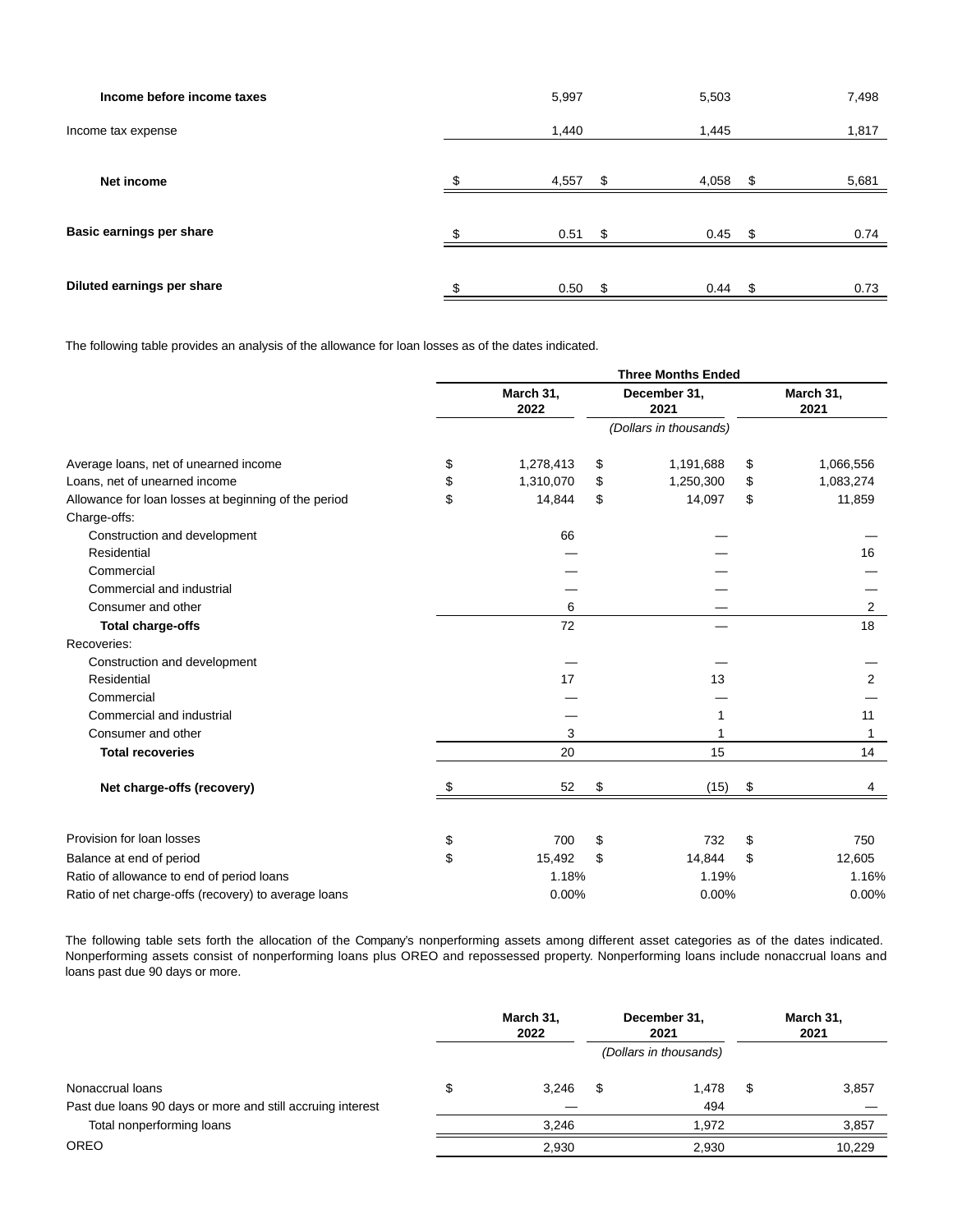| Total nonperforming assets                          |          | 6,176     | S        | 4,902              | S        | 14,086    |
|-----------------------------------------------------|----------|-----------|----------|--------------------|----------|-----------|
|                                                     |          |           |          |                    |          |           |
| Troubled debt restructured loans – nonaccrual $(1)$ |          | 904       |          | 940                |          | 731       |
| Troubled debt restructured loans - accruing         |          | 1,058     |          | 1,072              |          | 1,005     |
| Total troubled debt restructured loans              | \$       | 1,962     | \$       | 2,012              | \$       | 1,736     |
| Allowance for loan losses                           |          |           |          |                    |          |           |
|                                                     | \$<br>\$ | 15,492    | \$<br>\$ | 14,844             | \$<br>\$ | 12,605    |
| Gross loans outstanding at the end of period        |          | 1,314,066 |          | 1,254,117<br>1.18% |          | 1,087,461 |
| Allowance for loan losses to gross loans            |          | 1.18%     |          |                    |          | 1.16%     |
| Allowance for loan losses to nonperforming loans    |          | 477.26%   |          | 752.74%            |          | 326.81%   |
| Nonperforming loans to gross loans                  |          | 0.25%     |          | 0.16%              |          | 0.35%     |
| Nonperforming assets to gross loans and OREO        |          | 0.47%     |          | 0.39%              |          | 1.28%     |
| Nonaccrual loans by category:                       |          |           |          |                    |          |           |
| Real Estate:                                        |          |           |          |                    |          |           |
| <b>Construction &amp; Development</b>               | \$       | 76        | \$       | 346                | \$       | 1,062     |
| <b>Residential Mortgages</b>                        |          | 510       |          | 167                |          | 825       |
| <b>Commercial Real Estate Mortgages</b>             |          | 2,388     |          | 674                |          | 1,572     |
| Commercial & Industrial                             |          | 269       |          | 285                |          | 383       |
| Consumer and other                                  |          | 3         |          | 6                  |          | 15        |
|                                                     | \$       | 3,246     | \$       | 1,478              | \$       | 3,857     |

(1) Troubled debt restructured loans are excluded from nonperforming loans unless they otherwise meet the definition of nonaccrual loans or are more than 90 days past due.

The following tables show the average outstanding balance of each principal category of our assets, liabilities and stockholders' equity, together with the average yields on our assets and average costs of our liabilities for the periods indicated. Yields and costs are calculated by dividing the annualized income or expense by the average daily balances of the corresponding assets or liabilities for the same period.

|                                                                                            |                    |              |                | <b>Three Months Ended</b> |                   |                |                    |                |                |
|--------------------------------------------------------------------------------------------|--------------------|--------------|----------------|---------------------------|-------------------|----------------|--------------------|----------------|----------------|
|                                                                                            | March 31, 2022     |              |                |                           | December 31, 2021 |                |                    | March 31, 2021 |                |
|                                                                                            | Average<br>Balance | Interest     | Yield/<br>Rate | Average<br>Balance        | Interest          | Yield/<br>Rate | Average<br>Balance | Interest       | Yield/<br>Rate |
|                                                                                            |                    |              |                | (Dollars in thousands)    |                   |                |                    |                |                |
| Assets:<br>Interest-earning assets:                                                        |                    |              |                |                           |                   |                |                    |                |                |
| Gross loans, net of<br>unearned income(1)                                                  | \$<br>1,278,413    | \$<br>14,766 |                | 4.68% \$1,191,688         | \$<br>14,280      | 4.75%          | \$1,066,556        | \$<br>13,021   | 4.95%          |
| Taxable securities                                                                         | 106,820            | \$<br>619    | 2.35%          | 86,292                    | 459               | 2.11%          | 78,354             | \$<br>401      | 2.08%          |
| Nontaxable securities                                                                      | 54,863             | \$<br>299    | 2.21%          | 53,909                    | 294               | 2.16%          | 33,255             | \$<br>207      | 2.52%          |
| Other interest-earnings                                                                    | 244,202            | \$<br>188    | 0.31%          | 187,601                   | 138               | 0.29%          | 78,154             | \$<br>48       | 0.25%          |
| Total interest-earning<br>assets                                                           | \$<br>1,684,298    | \$<br>15,872 | 3.82%          | \$1,519,490               | \$<br>15,171      | 3.96%          | \$1,256,319        | \$<br>13,677   | 4.42%          |
| Allowance for loan<br>losses                                                               | (15,041)           |              |                | (14, 421)                 |                   |                | (12, 138)          |                |                |
| Noninterest-earning<br>assets                                                              | 117,758            |              |                | 123,735                   |                   |                | 123,941            |                |                |
| <b>Total Assets</b>                                                                        | \$<br>1,787,015    |              |                | \$1,628,804               |                   |                | \$1,368,122        |                |                |
| <b>Liabilities and</b><br><b>Stockholders' Equity:</b><br>Interest-bearing<br>liabilities: |                    |              |                |                           |                   |                |                    |                |                |
| Interest-bearing<br>transaction accounts                                                   | 110,983            | 26           | 0.09%          | 101,863                   | 25                | 0.10%          | 88,578             | 18             | 0.08%          |
| Savings and money<br>market accounts                                                       | 675,504            | 591          | 0.36%          | 599,948                   | 625               | 0.41%          | 440,803            | 677            | 0.62%          |
| Time deposits                                                                              | 237,411            | 256          | 0.44%          | 263,646                   | 305               | 0.46%          | 324,668            | 495            | 0.62%          |
| FHLB advances                                                                              | 25,950             | 22           | 0.34%          | 25,950                    | 22                | 0.34%          | 33,244             | 51             | 0.62%          |
| Other borrowings                                                                           | 32,924             | 323          | 3.98%          | 12,498                    | 98                | 3.11%          | 12,755             | 152            | 4.82%          |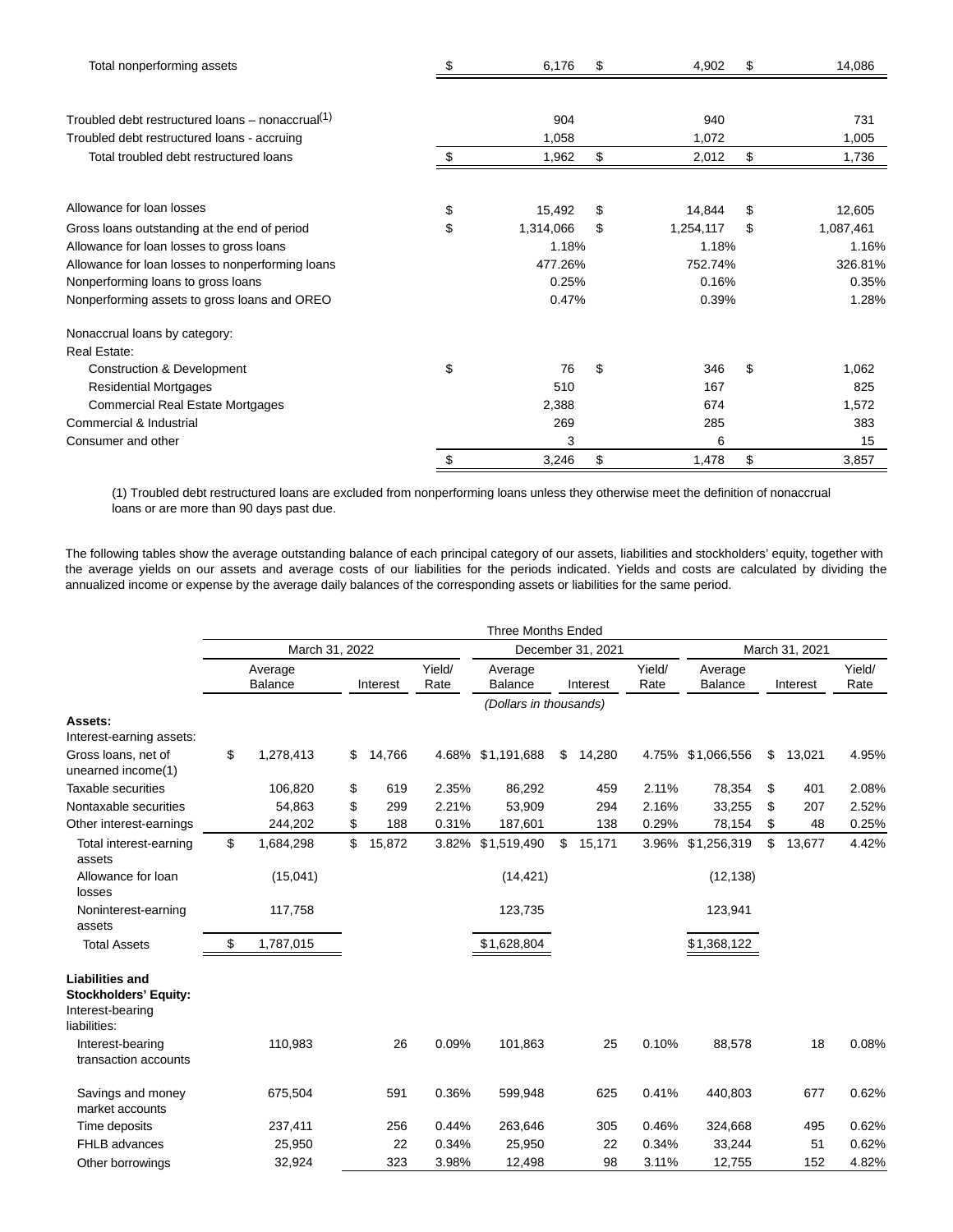| \$<br>1,082,772 | \$<br>1,218  |       |               | \$                | 1,075  |       | 900,048       | \$                | 1,393  | 0.63% |
|-----------------|--------------|-------|---------------|-------------------|--------|-------|---------------|-------------------|--------|-------|
|                 |              |       |               |                   |        |       |               |                   |        |       |
| \$<br>514,456   |              |       | \$<br>439,142 |                   |        |       | \$<br>316,553 |                   |        |       |
| 12,543          |              |       | 9,844         |                   |        |       | 8,532         |                   |        |       |
| \$<br>526,999   |              |       | 448,986<br>\$ |                   |        |       | \$<br>325,085 |                   |        |       |
| 177,244         |              |       | 175,913       |                   |        |       | 142,989       |                   |        |       |
| \$<br>1,787,015 |              |       | \$1,628,804   |                   |        |       |               |                   |        |       |
|                 | \$<br>14,654 |       |               | \$                | 14,096 |       |               | \$                | 12,284 |       |
|                 |              | 3.36% |               |                   |        | 3.54% |               |                   |        | 3.79% |
|                 |              | 3.53% |               |                   |        | 3.68% |               |                   |        | 3.97% |
|                 |              |       |               | 0.46% \$1,003,905 |        |       | 0.42%         | \$<br>\$1,368,122 |        |       |

(1) Includes nonaccrual loans.

(2) Net interest spread is the difference between interest rates earned on interest earning assets and interest rates paid on interest-bearing liabilities.

(3) Net interest margin is a ratio of net interest income to average interest earning assets for the same period.

| <b>Per Share Information</b>                | <b>Three Months Ended</b>                                  |                   |    |                      |    |                   |  |  |  |  |
|---------------------------------------------|------------------------------------------------------------|-------------------|----|----------------------|----|-------------------|--|--|--|--|
|                                             |                                                            | March 31.<br>2022 |    | December 31,<br>2021 |    | March 31,<br>2021 |  |  |  |  |
|                                             | (Dollars in thousands, except share and per share amounts) |                   |    |                      |    |                   |  |  |  |  |
| Net income                                  | \$                                                         | 4,557             | \$ | 4,058                | \$ | 5,681             |  |  |  |  |
| Earnings per share - basic                  | \$                                                         | 0.51              |    | 0.45                 |    | 0.74              |  |  |  |  |
| Earnings per share - diluted                | \$                                                         | 0.50              | \$ | 0.44                 | \$ | 0.73              |  |  |  |  |
| Weighted average shares outstanding         |                                                            | 8,935,384         |    | 9,012,857            |    | 7,681,578         |  |  |  |  |
| Diluted weighted average shares outstanding |                                                            | 9,065,364         |    | 9,125,872            |    | 7,794,859         |  |  |  |  |
| Shares issued and outstanding               |                                                            | 8,749,878         |    | 9,012,857            |    | 7,716,428         |  |  |  |  |
| Total stockholders' equity                  | \$                                                         | 169.189           | \$ | 177.198              | \$ | 144.600           |  |  |  |  |
| Book value per share                        | \$                                                         | 19.34             | \$ | 19.66                | \$ | 18.74             |  |  |  |  |

| <b>Performance Ratios</b>              | <b>Three Months Ended</b> |                      |                   |  |  |  |  |  |
|----------------------------------------|---------------------------|----------------------|-------------------|--|--|--|--|--|
|                                        | March 31,<br>2022         | December 31,<br>2021 | March 31,<br>2021 |  |  |  |  |  |
| Net interest margin                    | 3.53%                     | 3.68%                | 3.97%             |  |  |  |  |  |
| Net interest spread                    | 3.36%                     | 3.54%                | 3.79%             |  |  |  |  |  |
| Efficiency ratio                       | 56.83%                    | 60.50%               | 50.15%            |  |  |  |  |  |
| Return on average assets               | 1.03%                     | 0.99%                | 1.68%             |  |  |  |  |  |
| Return on average stockholders' equity | 10.43%                    | 9.15%                | 16.11%            |  |  |  |  |  |

| Core and PPP Loans            |                        | March 31.<br>2022 |         | December 31,<br>2021 | March 31,<br>2021 |           |  |
|-------------------------------|------------------------|-------------------|---------|----------------------|-------------------|-----------|--|
|                               | (Dollars in thousands) |                   |         |                      |                   |           |  |
| Core loans                    | \$                     | 1,313,173         | S       | 1.244.914            | \$.               | 1,026,615 |  |
| PPP loans                     |                        | 893<br>9.203      |         |                      |                   | 60,846    |  |
| Unearned income               |                        | (3,996)           | (3,817) |                      |                   | (4, 187)  |  |
| Loans, net of unearned income | 1,310,070              |                   |         | 1,250,300            |                   | 1,083,274 |  |
| Allowance for loan losses     |                        | (15,492)          |         | (14, 844)            |                   | (12,605)  |  |
| Loans, net                    |                        | 1,294,578         |         | 1,235,456            |                   | 1,070,669 |  |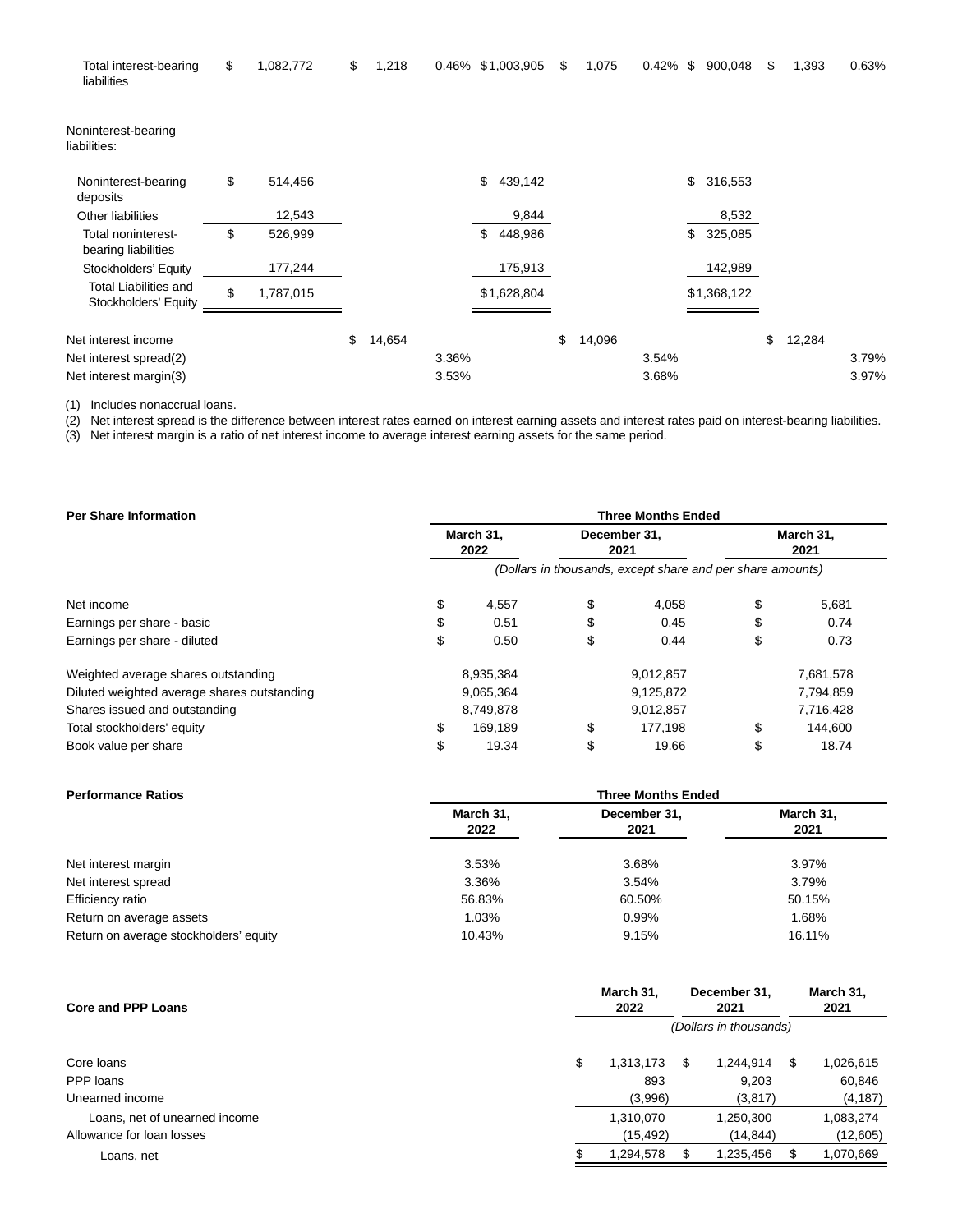#### **Reconciliation of Non-GAAP Financial Measures**

In addition to reporting GAAP results, the Company reports non-GAAP financial measures in this earnings release and other disclosures. Our management believes that these non-GAAP financial measures and the information they provide are useful to investors since these measures permit investors to view our performance using the same tools that our management uses to evaluate our performance. While we believe that these non-GAAP financial measures are useful in evaluating our performance, this information should be considered as supplemental in nature and not as a substitute for or superior to the related financial information prepared in accordance with GAAP. Additionally, these non-GAAP financial measures may differ from similar measures presented by other companies.

The following table provides a reconciliation of the non-GAAP financial measures to their most directly comparable financial measure presented in accordance with GAAP.

## **Reconciliation of Non-GAAP Financial Measures**

|                                                         |                                                            | <b>Three MonthsEnded</b> |    |                      |                   |           |  |  |  |
|---------------------------------------------------------|------------------------------------------------------------|--------------------------|----|----------------------|-------------------|-----------|--|--|--|
|                                                         |                                                            | March 31,<br>2022        |    | December 31,<br>2021 | March 31,<br>2021 |           |  |  |  |
|                                                         | (Dollars in thousands, except share and per share amounts) |                          |    |                      |                   |           |  |  |  |
| Net income                                              | \$                                                         | 4,557                    | \$ | 4,058                | \$                | 5,681     |  |  |  |
| Add: Merger expenses                                    |                                                            |                          |    |                      |                   |           |  |  |  |
| Add: Net OREO write-downs                               |                                                            |                          |    | 227                  |                   |           |  |  |  |
| Less: Gain on sale of USDA loan                         |                                                            |                          |    |                      |                   | 2,800     |  |  |  |
| Less: Loss on securities                                |                                                            | (361)                    |    | (40)                 |                   | (232)     |  |  |  |
| Less: Tax effect                                        |                                                            | 94                       |    | 69                   |                   | (668)     |  |  |  |
| <b>Core net income</b>                                  | \$                                                         | 4,824                    | \$ | 4,256                | \$                | 3,781     |  |  |  |
| Average assets                                          | \$                                                         | 1,787,015                | \$ | 1,628,804            | \$                | 1,368,122 |  |  |  |
| Core return on average assets                           |                                                            | 1.09%                    |    | 1.04%                |                   | 1.12%     |  |  |  |
| Net income                                              | \$                                                         | 4,557                    | \$ | 4,058                | \$                | 5,681     |  |  |  |
| Add: Merger expenses                                    |                                                            |                          |    |                      |                   |           |  |  |  |
| Add: Net OREO write-downs                               |                                                            |                          |    | 227                  |                   |           |  |  |  |
| Add: Provision                                          |                                                            | 700                      |    | 732                  |                   | 750       |  |  |  |
| Less: Gain on sale of USDA loan                         |                                                            |                          |    |                      |                   | 2,800     |  |  |  |
| Less: Loss on securities                                |                                                            | (361)                    |    | (40)                 |                   | (232)     |  |  |  |
| Add: Income taxes                                       |                                                            | 1,440                    |    | 1,445                |                   | 1,817     |  |  |  |
| Pretax pre-provision core net income                    | \$                                                         | 7,058                    | \$ | 6,502                | \$                | 5,680     |  |  |  |
| Average assets                                          | \$                                                         | 1,787,015                | \$ | 1,628,804            | \$                | 1,368,122 |  |  |  |
| Pretax pre-provision core return on average assets      |                                                            | 1.60%                    |    | 1.58%                |                   | 1.68%     |  |  |  |
| Total stockholders' equity                              | \$                                                         | 169,189                  | \$ | 177,198              | \$                | 144,600   |  |  |  |
| Less: Intangible assets                                 |                                                            | 18,296                   |    | 18,362               |                   | 18,560    |  |  |  |
| Less: Monitory interest not included in tangible assets | \$                                                         |                          | \$ |                      | \$                |           |  |  |  |
| Tangible common equity                                  | \$                                                         | 150,893                  | \$ | 158,836              | \$                | 126,040   |  |  |  |
| Core net income                                         | \$                                                         | 4,824                    | \$ | 4,256                | \$                | 3,781     |  |  |  |
| Diluted weighted average shares outstanding             |                                                            | 9,065,364                |    | 9,125,872            |                   | 7,794,859 |  |  |  |
| Diluted core earnings per share                         | \$                                                         | 0.53                     | \$ | 0.47                 | \$                | 0.49      |  |  |  |
| Common shares outstanding at year or period end         |                                                            | 8,749,878                |    | 9,012,857            |                   | 7,716,428 |  |  |  |
| Tangible book value per share                           | \$                                                         | 17.25                    | \$ | 17.62                | \$                | 16.33     |  |  |  |

**Reconciliation of Non-GAAP Financial Measures**